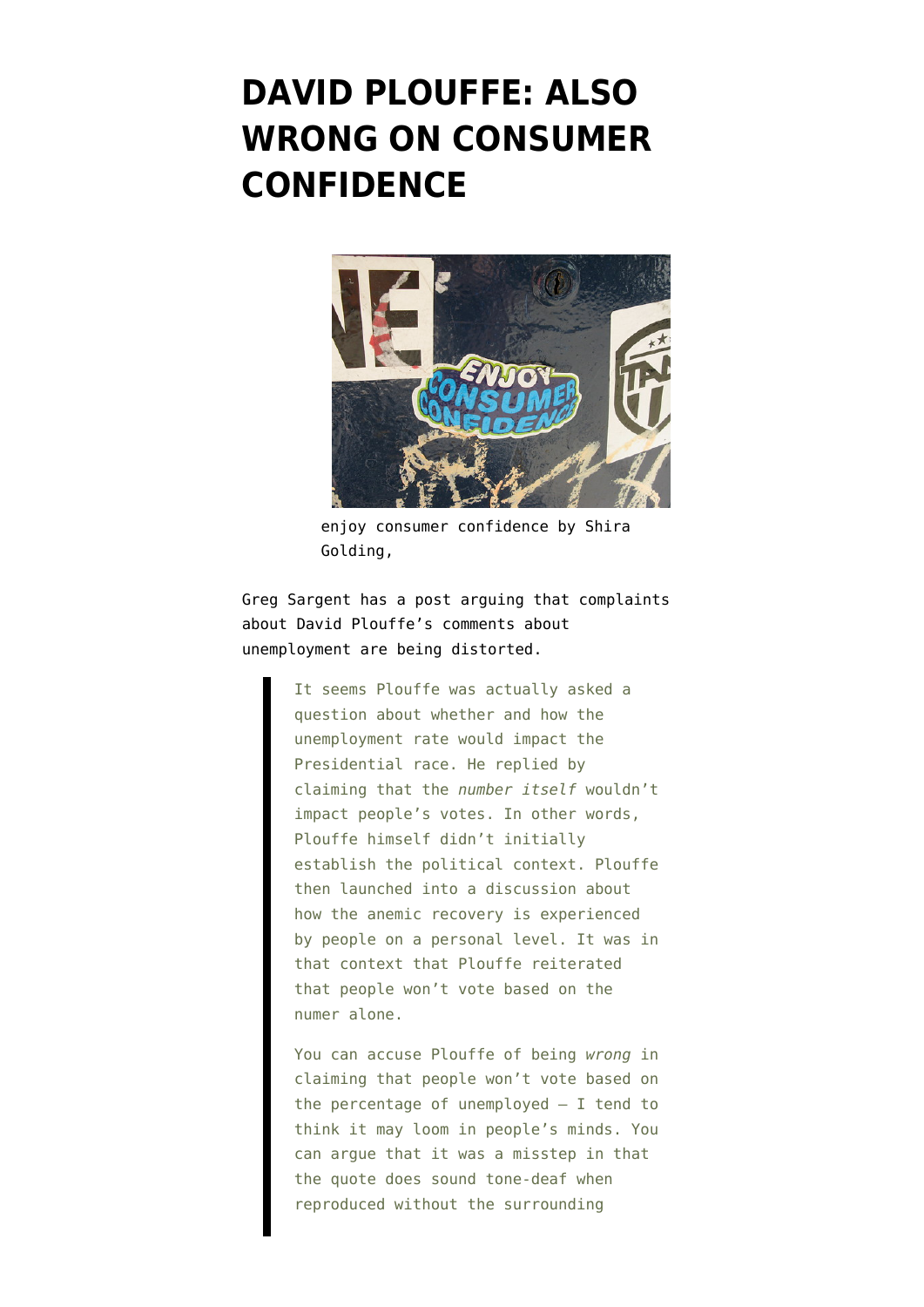context, and it's understandable why people would see it as insensitive when viewed without that context.

But as [Dave Weigel notes,](http://www.slate.com/blogs/weigel.html) the quote in isolation is widely being distorted in the media as a sign that Obama's advisers have their heads in the sand about the economy.

Except that the transcript Sargent includes actually proves that Plouffe does have his head in the sand about the economy. After explaining that people don't think of the economy in terms of unemployment numbers or GDP (I agree), he claims that people are actually feeling better about the economy.

> The average American does not view the economy through the prism of GDP or unemployment rates or even monthly jobs numbers.

In fact, those terms very rarely pass their lips. So it's a very onedimensional view. They view the economy through their own personal prism. You see, people's — people's attitude towards their own personal financial situation has actually improved over time. You know, they're still concerned about the long-term economic future of the country, but it's things like "My sister was unemployed for six months and was living in my basement and now she has a job."

There's  $a - a$  "help wanted" sign. You know, the local diner was a little busier this week. Home Depot was a little busier. These are the ways people talk about the economy. [my emphasis]

Problem is, there's a way to measure people's attitude about their own personal situation, and it is not improving. Two key measures of consumer confidence, at least, [show](http://www.marketwatch.com/story/consumer-sentiment-declines-in-june-2011-07-01?dist=countdown) people's